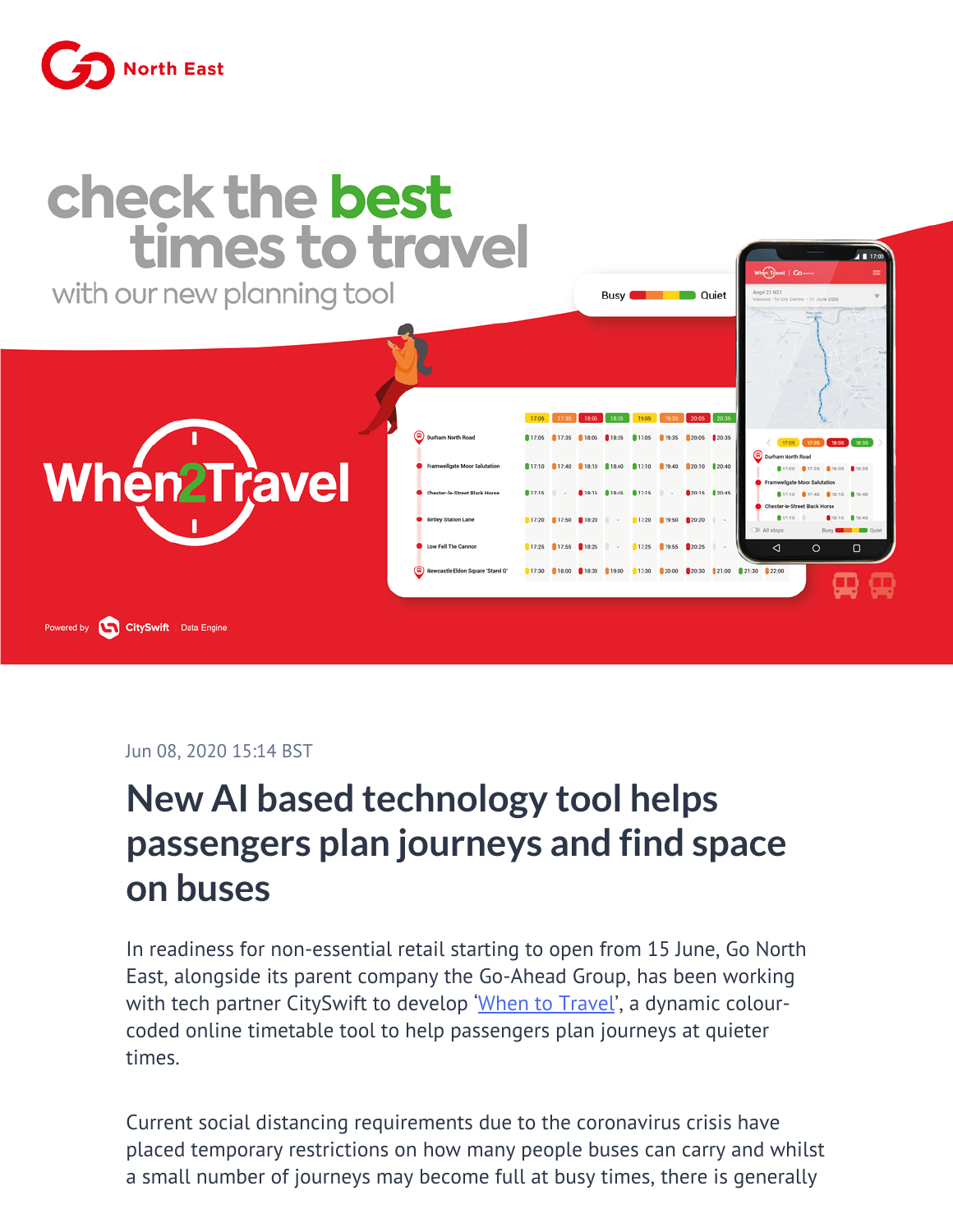plenty of capacity if people can adjust their travel times, often by just half an hour can make a lot of difference.

The 'When to Travel' tool uses historic data and a forward prediction engine to forecast expected demand for each part of every bus journey for the days and weeks ahead. The data updates dynamically to give the best possible predictions and help passengers plan their journeys so they can travel at the best times.

The company is also working to publish live data on how busy buses actually are at the time of operation.

Commenting on the development, Martijn Gilbert, Go North East's managing director, said: "Helping customers plan their journeys at the best times during the current situation will be key to public transport continuing to play its role as a clean, safe and efficient way of moving large numbers of people to connect our towns and cities and help ease congestion, whilst also improving air quality.

"We are working hard to ensure buses services meet demand and adapt to the coronavirus crisis. The 'When to Travel' too is an important part of this and we're delighted to have worked with innovative technology partner CitySwift to quickly develop this tool."

CitySwift are providers of a specialist public transport big data engine provider. By using bus ticket data and patterns of use, their system will produce dynamic predictions of bus loadings to help inform passengers journey choices whilst capacities are restricted and new travel patterns emerge as a result of the coronavirus crisis.

This powerful dynamic data set will also help Go-Ahead's bus companies plan future timetable changes based on emerging demand as the bus industry faces the challenges of changing travel patterns, balanced with capacity restrictions due to social distancing.

CitySwift were also part of part of The Go-Ahead Group's *'[Billion Journey](https://billionjourneyproject.com/) [Project'](https://billionjourneyproject.com/)*, the UK's largest privately funded multi-modal transport innovation proof of concept programme and have been working with some of the group's operating companies since.